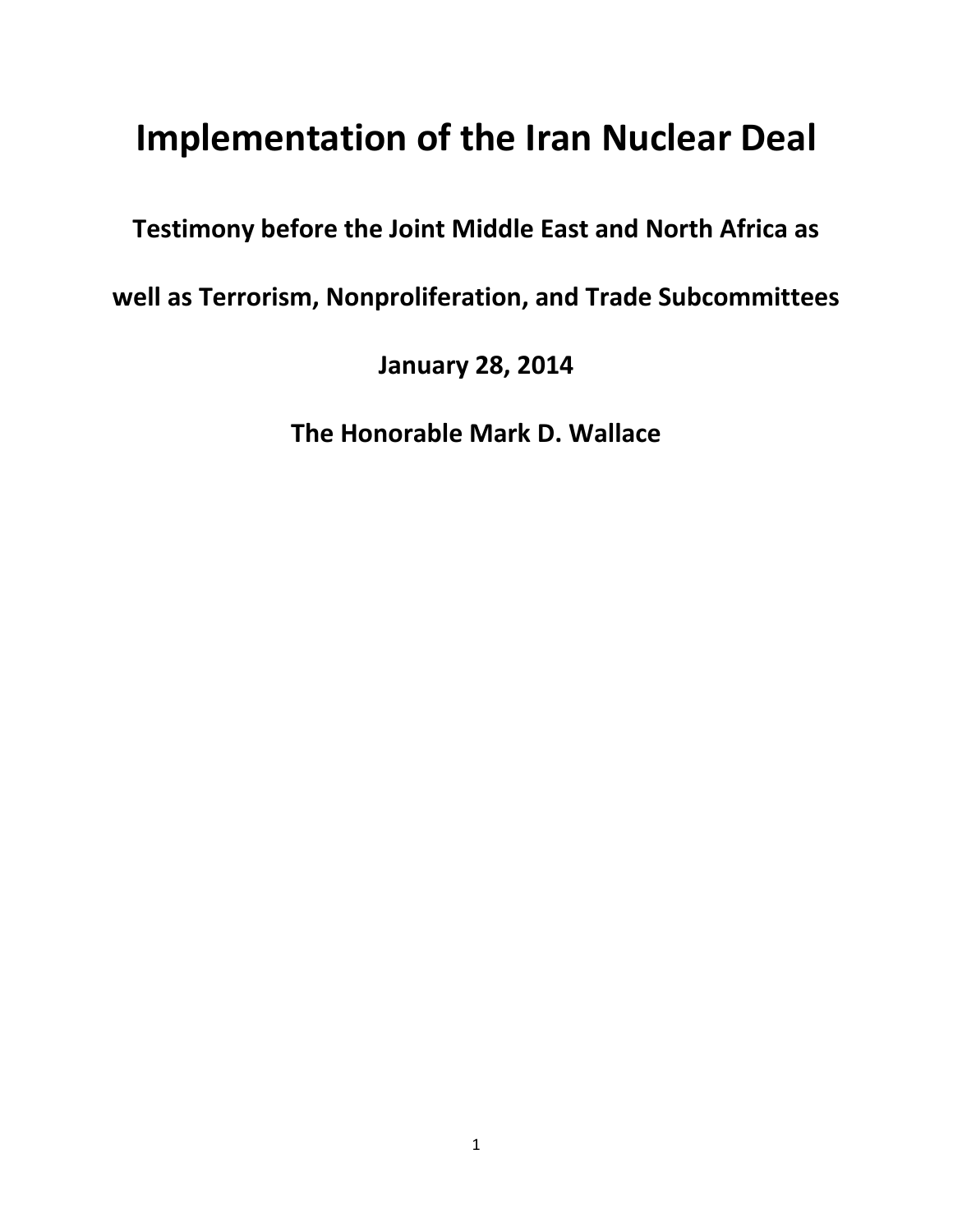#### **INTRODUCTION**

Chairman Ros-Lehtinen and Chairman Poe, members of the Joint Subcommittee, thank you for the opportunity to speak before you today. Today's hearing on Iran is as important as it is timely. With respect to importance, I need hardly tell you about the dangers posed by Iran's relentless pursuit of nuclear weapons. Iran's quest for nuclear weapons capability is the greatest single security threat facing the United States today.

At United Against Nuclear Iran (UANI), we are deeply concerned about whether the Geneva Joint Plan of Action (the "Joint Plan" or "Interim Agreement") will advance U.S. national security and foreign policy goals. While we sincerely hope that a comprehensive and verifiable agreement that rolls back Iran's nuclear program is reached in 6 months, the prospects appear dim at best.

The Joint Plan has provided disproportionate sanctions relief to Iran, and given that Tehran will not dismantle a single centrifuge, Iran has not *rolled back* its nuclear infrastructure. With the thousands of centrifuges that it is currently operating and has installed, Iran will retain, even if it abides by the full terms of the agreement, the ability to breakout and produce enough weapons-grade uranium for a nuclear weapon in as little as *2 months*. At the same time, the carefully constructed sanctions architecture developed over *decades* has been *significantly rolled back*.

The question today for all of us – members of this committee and all of the Congress – is what would be an acceptable scope and size of Iran's enrichment program and whether we will permit Iran to operate the heavy water reactor at Arak. Iran claims that its program is peaceful in nature and that it is solely for civilian nuclear energy and medical purposes. To be clear, if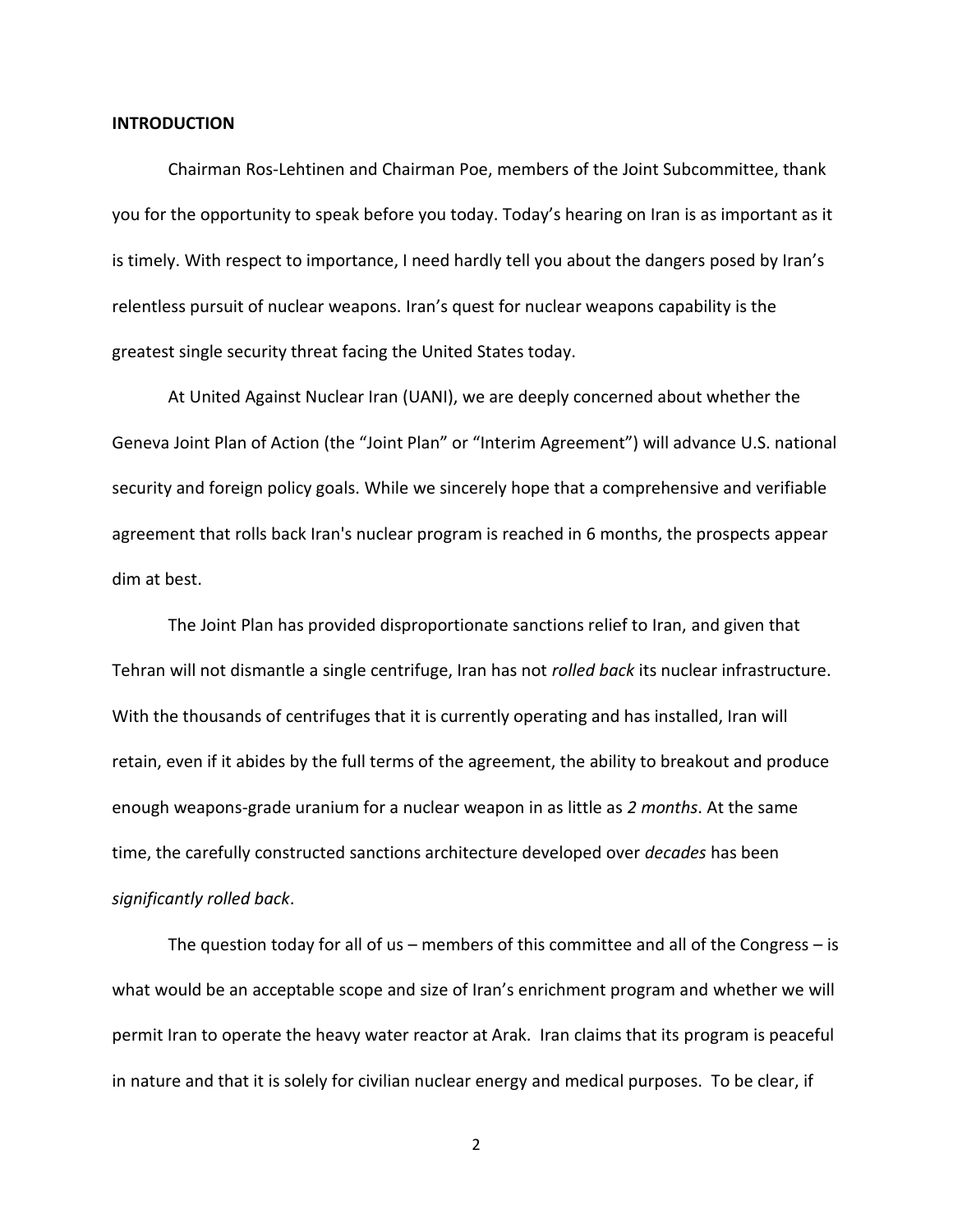Iran truly only sought a civilian and peaceful nuclear energy program, there would be zero need for any enrichment capacity or the heavy water reactor. Many countries have peaceful nuclear energy programs without engaging in enrichment nor operating heavy water reactors. The international community seems to have all too quickly forgotten that there are multiple UN Security Council Resolutions calling for Iran to suspend **all** enrichment. Regrettably, the Geneva Joint Plan seems to declare that in any final accord, Iran will be permitted to enrich and is at best vague regarding the future of the IR-40 heavy water reactor at Arak.

Today you will hear a range of opinions on what "an acceptable" Iranian enrichment program would look like and the dangers of Iran's operation of a heavy water reactor. The range of debate will likely focus on the parameters of a final accord whereby Iran is limited to between 0 and 4000 first-generation IR-1 centrifuges. We should all agree that extending Iran's 'breakout time' from its current 30-60 days to well beyond a year is the imperative. But does any serious person believe that Iran is prepared to dismantle between 15,000 and 19,000 centrifuges, and forego the installation of far more efficient and advanced IR-2 centrifuges? Clearly not.

With respect, each and every member of this committee and the United States Congress should make his or her position known on the acceptable levels of Iran's enrichment capacity and its operation of the heavy water reactor – the IR-40. The U.S. Congress must become involved in this debate and weigh in on the essential principles that would underpin any final nuclear agreement with Iran. It is quite an appropriate role for Congress to play, given its authority in passing, lifting and potentially increasing sanctions against the Islamic Republic.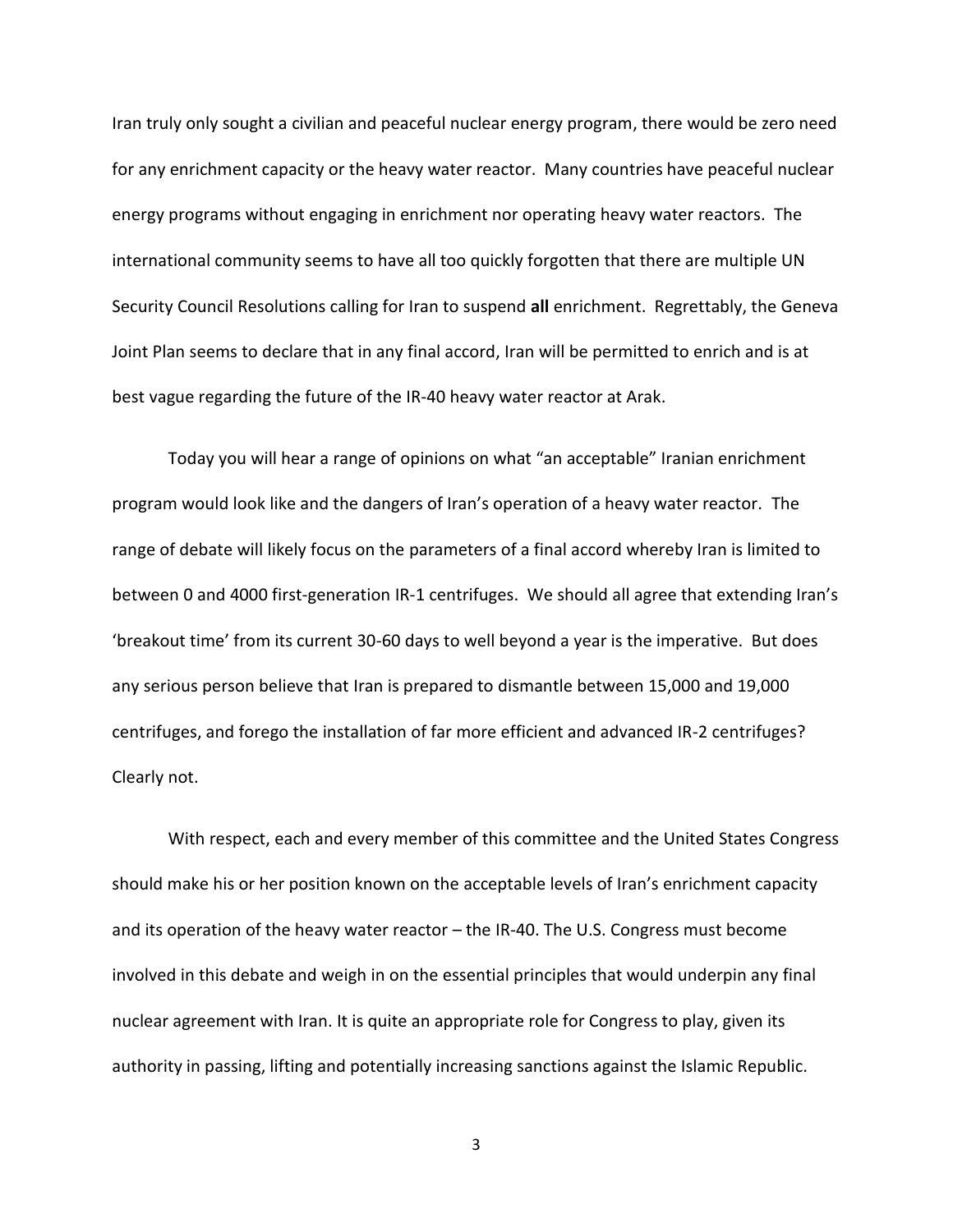#### **THE DEAL IS DISPROPORTIONATE**

As Foreign Minister Zarif and President Rouhani have become the toast of diplomatic and business circles, it has become increasingly clear that the Joint Plan is disproportionately in Iran's favor. The administration touts that the agreement has halted Iran's nuclear progress, but this is not true. During the duration of the accord, there are a number of ways by which the Iranian regime will continue to develop its nuclear program. For example:

- Iran will continue to perform excavation and civil construction work at the Arak Heavy Water Reactor, which is considered a prime proliferation threat.
- Iran will continue to perform ongoing R&D activities that preceded the agreement. As one component of its ongoing R&D, Iran will continue experimenting with a range of advanced centrifuges that are multiple times faster than their predecessors. This could eventually put Iran's breakout time at a matter of weeks, if not days.
- Iran will continue long-range ballistic missile testing, which is a central component of a modern nuclear weapons program.
- Iran retains its entire stockpile of low-enriched 3.5% uranium, which is enough to build six nuclear bombs if enriched to weapons-grade. While Iran is diluting and converting its 20% enriched uranium stock, it is a dangerous canard to say that this puts Iran much further away from a bomb. Due to the non-linear, exponential nature of the uranium enrichment process, by enriching to the 20% level, Iran has already done 80% of the work necessary to reach weapons-grade uranium.

By any definition, Iran will continue to make substantive progress on its nuclear program.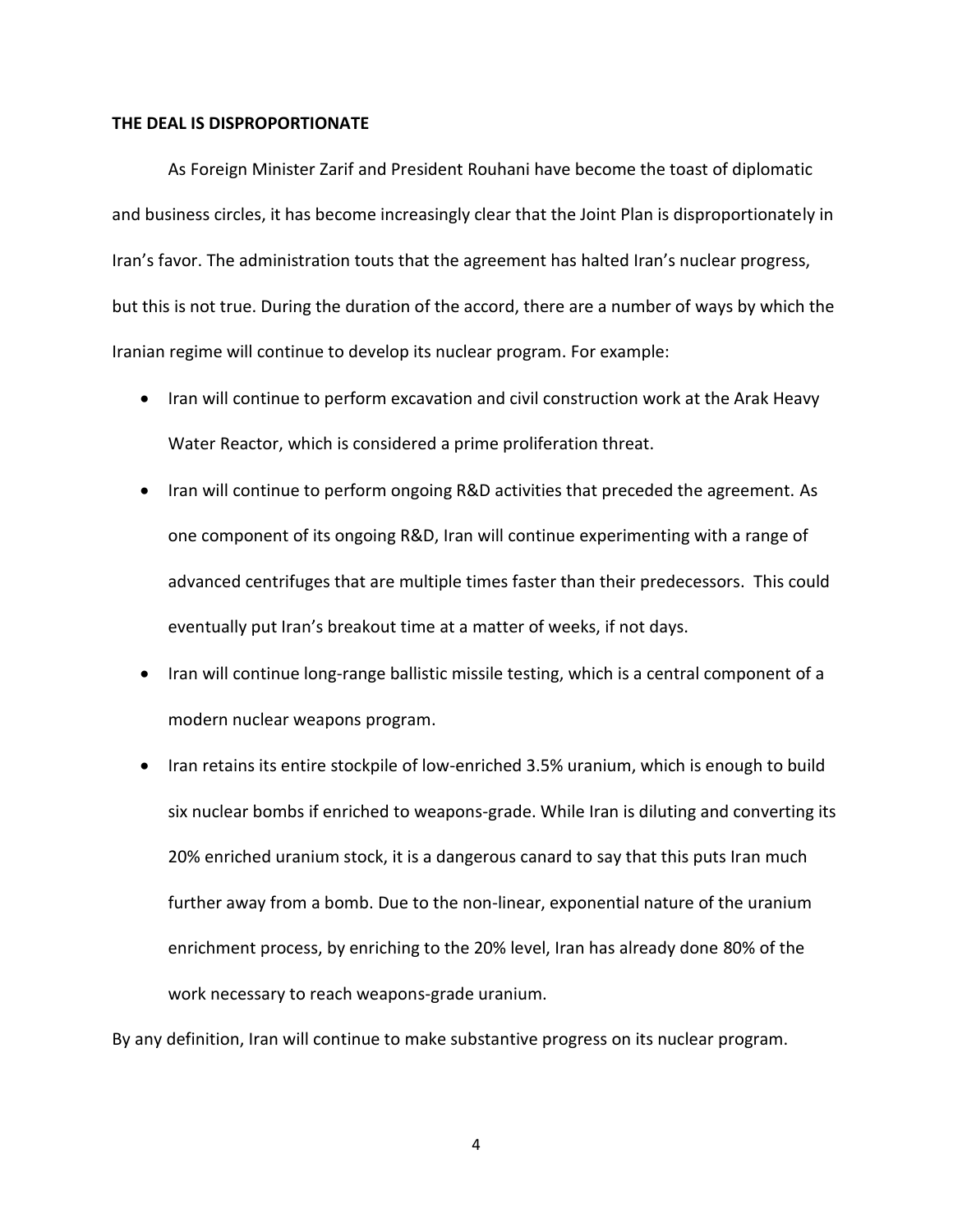## **THERE IS NO SUCH THING AS 'SANCTIONS EASING'**

So what have we given Iran, in return for these superficial concessions? The White House has described the sanctions relief provided in the agreement as "economically insignificant" and insisted that "Iran's economy will also continue to suffer." David Cohen, the U.S. Treasury Department official tasked with enforcing the U.S. sanctions program declared, "I am confident that the sanctions pressure on Iran will continue to mount. **Iran will be even deeper in the hole six months from now**, when the deal expires." We find such pronouncements fully disconnected from the true condition of Iran's economy, which is blossoming.

Proponents of this agreement do not appear to understand the fragility of sanctions, or the dangers of rolling them back and easing the economic pressure on Iran. The four interdependent elements of a successful Iran sanctions regime are (1) increasingly strict laws and regulations, (2) enforcement action, (3) reputational risk, and; (4) the psychological impact on the Iranian economy. Regrettably, the run-up to and the adoption of the Joint Plan have undermined each of those four elements, and as a result, the architecture of the sanctions regime is crumbling. This is underscored by hard data:

 **First**: A key measure of economic pressure on Iran is the value of its currency, the rial, which is reflected in the black market value exchange rate. Last year, with economic pressure at its peak, Iran suffered from severe hyperinflation, and the rial became the least valued currency in the world. Since Hassan Rouhani was elected president on June 14, the Iranian rial has increased in value by more than 25%, from 36,500 rials/dollar to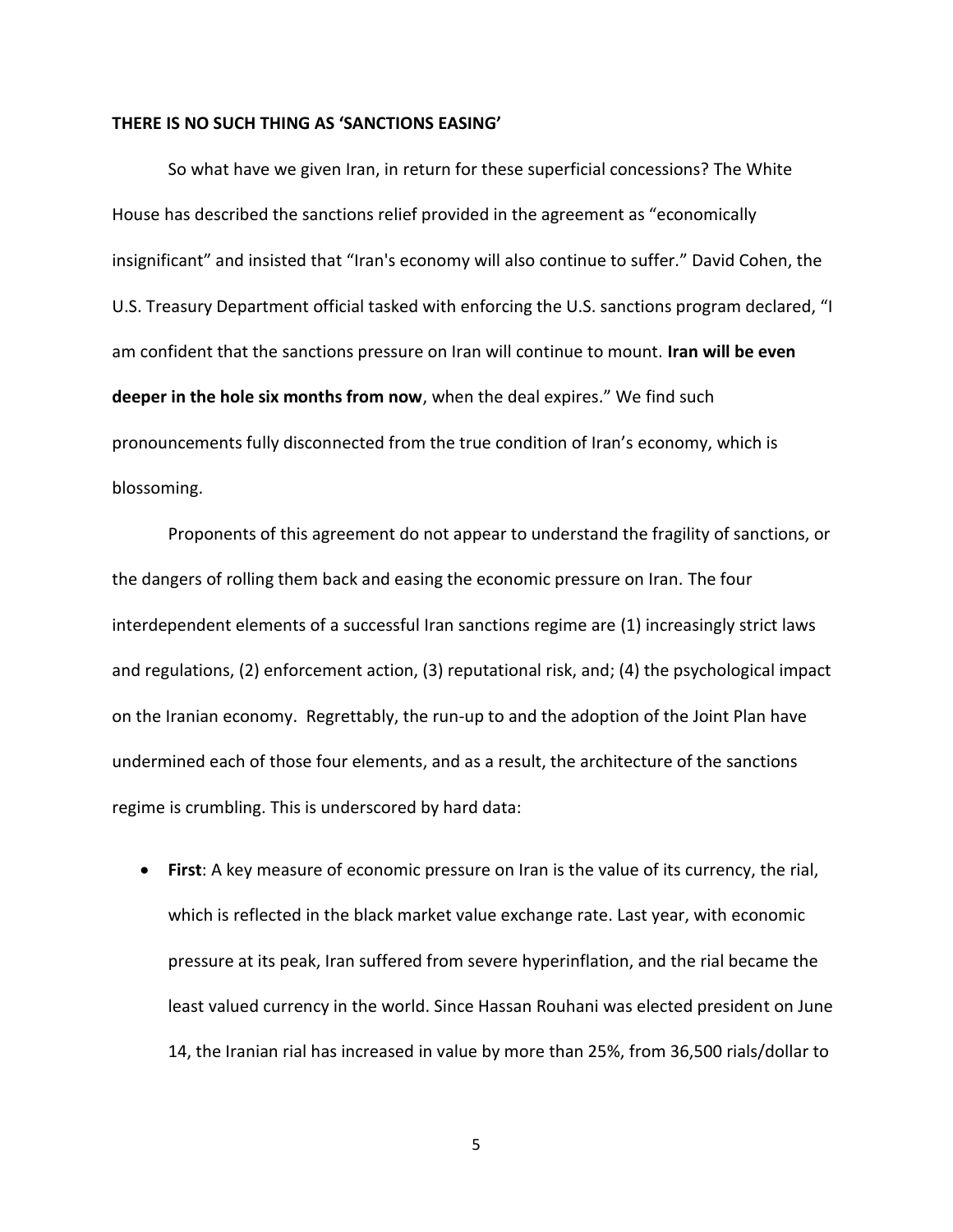29,000 rials/dollar today, which is also up from record-lows of 40,000 rials/dollar in February 2013. Correspondingly, inflation is steadily falling.

- **Second**: Since Rouhani's election, The Tehran Stock Exchange index has increased by nearly 100%, from about 45,000 points to over 80,000 points. Consumer confidence in Iranian commerce and companies has skyrocketed.
- **Third**: Iran's oil exports have increased nearly 60% from October 2013 to January 2014. At the time of the signing of the Geneva agreement on November 24, a senior administration official said, ["Iran's oil exports will remain steady at their current level of](http://iipdigital.usembassy.gov/st/english/texttrans/2013/11/20131124287804.html#axzz2r9NQNPTx)  [around 1 million barrels per day](http://iipdigital.usembassy.gov/st/english/texttrans/2013/11/20131124287804.html#axzz2r9NQNPTx)." Unfortunately, even before the January 20 implementation of the agreement, Iran's oil exports rose [to 1.2 million barrels/day](http://in.reuters.com/article/2014/01/22/iran-oil-exports-idINDEEA0L0BC20140122http:/in.reuters.com/article/2014/01/22/iran-oil-exports-idINDEEA0L0BC20140122)  [\(bpd\),](http://in.reuters.com/article/2014/01/22/iran-oil-exports-idINDEEA0L0BC20140122http:/in.reuters.com/article/2014/01/22/iran-oil-exports-idINDEEA0L0BC20140122) from [historically low levels of 761,000 bpd in October 2013.](http://eaworldview.com/2013/12/iran-today-despite-us-sanctions-tehran-maintains-interim-nuclear-deal/) It is clear that the Geneva agreement and the run-up to its signin[g changed the market psychology and](http://in.reuters.com/article/2014/01/22/iran-oil-exports-idINDEEA0L0BC20140122http:/in.reuters.com/article/2014/01/22/iran-oil-exports-idINDEEA0L0BC20140122)  [reduced risks for oil buyers.](http://in.reuters.com/article/2014/01/22/iran-oil-exports-idINDEEA0L0BC20140122http:/in.reuters.com/article/2014/01/22/iran-oil-exports-idINDEEA0L0BC20140122) Now that the agreement is being implemented, Iran's oil exports are in a position to increase further as tanker insurance provisions are relaxed and shipment costs for the Iranian oil sector are reduced. Moreover, had the oil sanctions continued, Iran's daily oil sales would have continued to plummet and by the end of 2014 Iran's daily oil exports could have fallen to 500,000 bpd or less.
- **Fourth:** As reported by *The New York Times*, "In the first two weeks of the year, Iran welcomed more [trade and diplomatic] delegations from Europe than in all of 2013." Governments are eager to ensure that their national companies are the first ones to get their foot in the door and benefit from the large Iranian market.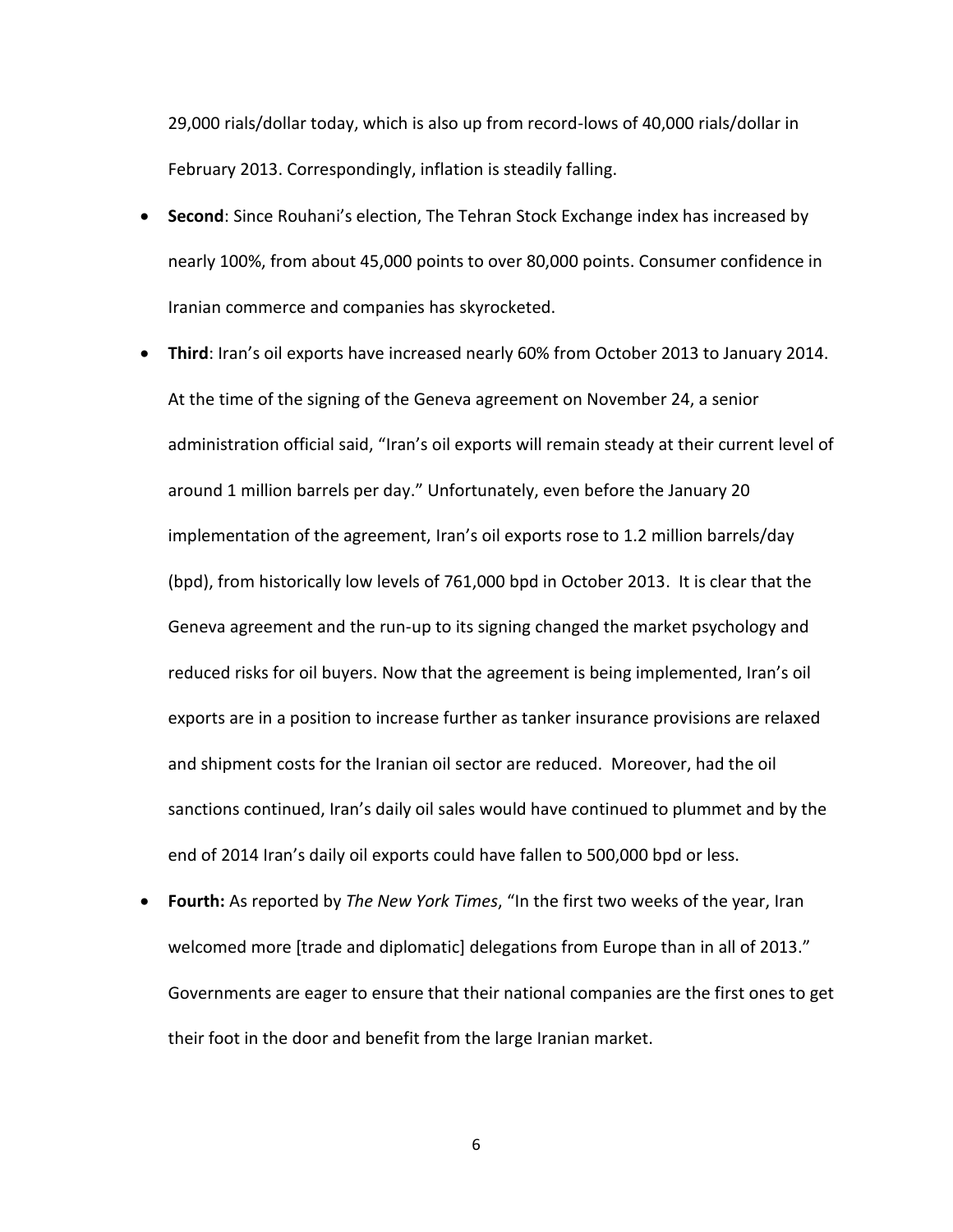**Fifth:** Dozens of leading multinational corporations are publicly pursuing the renewal or expansion of their business in Iran. With the momentum of sanctions reversed, and a budding expectation that the sanctions regime could soon be lifted in its entirety, companies no longer see the same reputational and financial risk of doing business with a terrorist regime.

You may be surprised to learn that much of these economic gains were achieved well before the signing of the Geneva Agreement on November 24 or its implementation that began this past week. In fact, the momentum of an ever strengthening international sanctions regime was halted following Rouhani's election in June 2013 in an apparent effort by the U.S. to court the regime and to set a tone for renewed negotiations. One clear indication of the administration's efforts to court Rouhani is its less aggressive approach to enforcing sanctions since his election. In 2013 before Rouhani's June 14 election, the U.S. Treasury Department designated 183 entities as having violated Iran sanctions. Since Rouhani's election, the U.S. has only blacklisted a total of 29 entities. When the U.S. Treasury designated 19 Iran sanctions violators on December 12, 2013, Iran falsely claimed that the U.S. had violated the Joint Plan and temporarily walked out of negotiations to implement the interim nuclear agreement. UANI is deeply concerned whether the Obama administration will hold to its pledge to maximally enforce sanctions, or if its enforcement team will continue walking on eggshells in order to avoid offending the Iranian regime, which may use enforcement as a pretext to subvert the accord.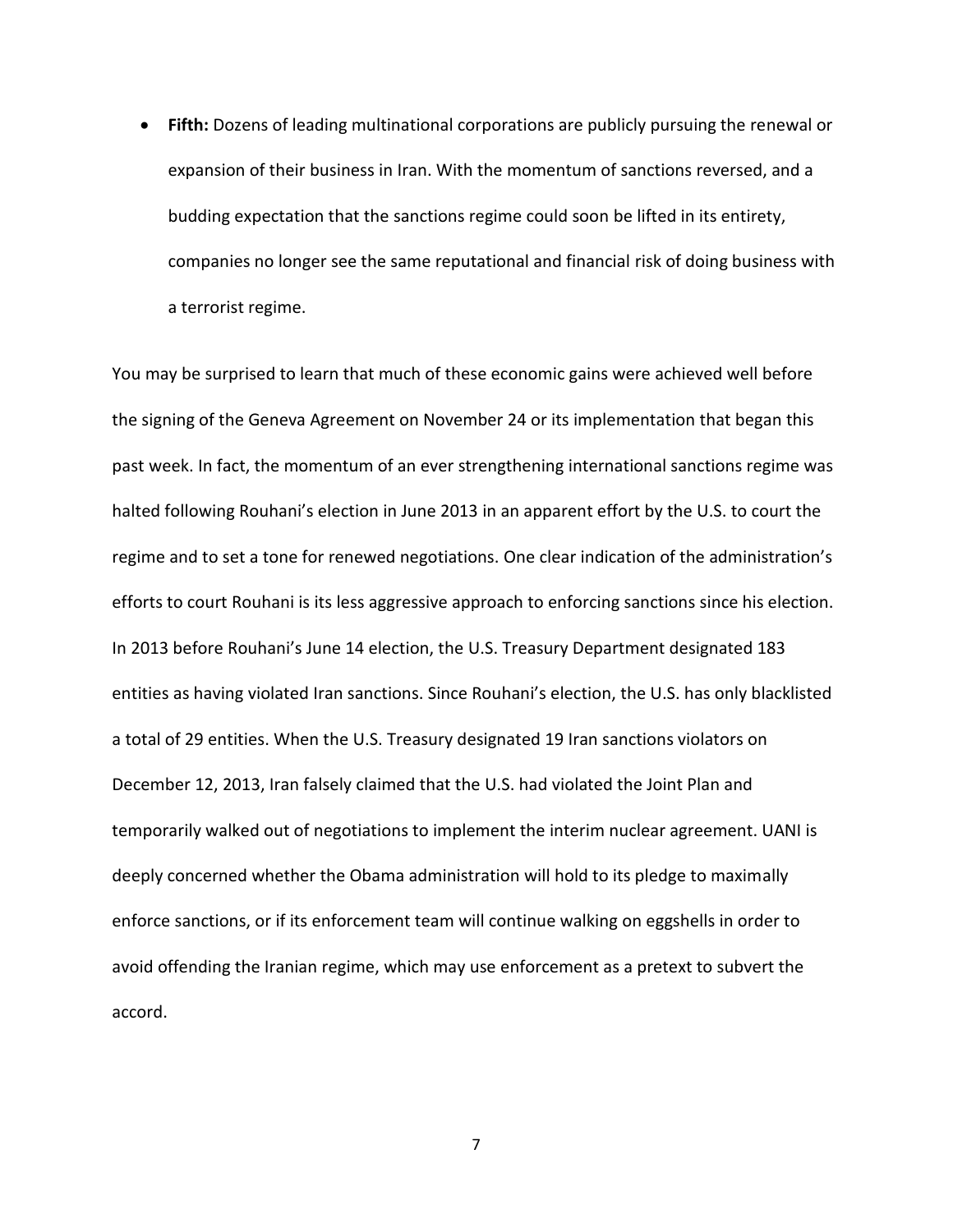The White House characterizations of sanctions as a spigot that can be turned off and back on are therefore clearly unrealistic. While the White House estimates that Iran stands to receive \$6 billion to \$7 billion in sanctions relief through the agreement, the true value of the sanctions relief is well more than \$20 billion when accounting for the full macroeconomic picture in Iran. By rolling back sanctions now, the international community is significantly lessening the pressure on Iran's economy. Six months from now, we believe there will be far less pressure for Iran to actually make material concessions on its nuclear program. It is no wonder that Rouhani believes that "the world powers surrendered to Iran."

# **IMPLICATIONS FOR THE NUCLEAR NONPROLIFERATION REGIME**

If Iran is permitted to retain an industrial-scale enrichment program, it is important to stress that it will likely do irreparable damage to the Nuclear Nonproliferation Treaty (NPT), a vital pillar of international security. In upholding its so-called right to enrich, Iran often refers to the "double standards" of the "arrogant powers" who are preventing Iran from exercising its "inalienable rights" to nuclear energy. In fact, by asserting that it "will not accept any limitations" on its nuclear program, the Iranian regime is actually seeking special treatment and asserting that it is above international norms. The fact is that the majority of countries with nuclear power programs do not possess domestic uranium enrichment programs because of the proliferation threat and the great economic cost of such projects. Given its immense oil and natural gas reserves, it is of course economically nonsensical for Iran to build its enrichment capacity unless of course it had a clear ulterior motive – a nuclear weapon.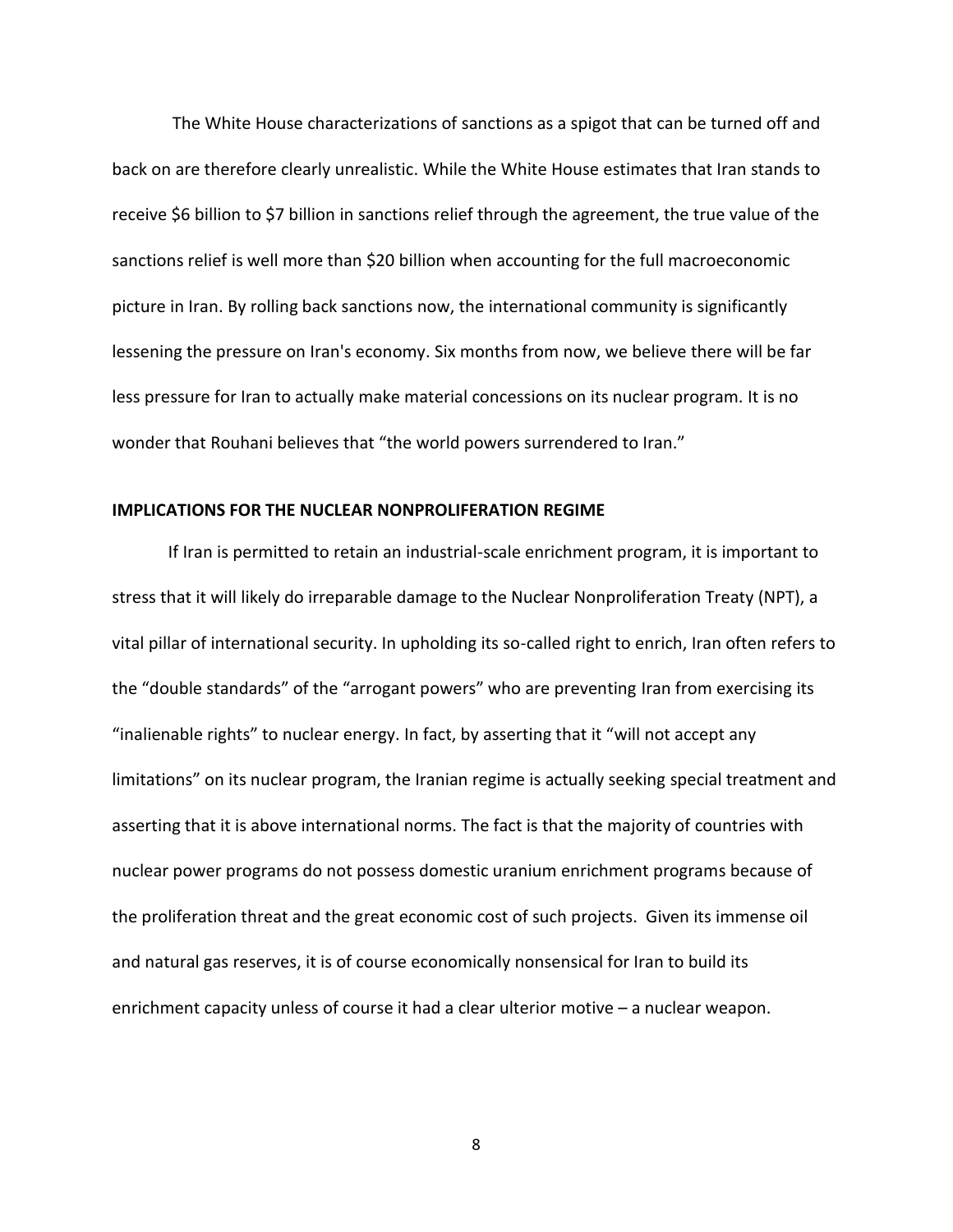At UANI, we urge policymakers to preserve the "Gold Standard" for U.S. nuclear nonproliferation policy as negotiations continue with Iran. Under the "Gold Standard", NPT signatories such as South Korea, Taiwan, Turkey and the United Arab Emirates have developed peaceful nuclear energy programs in cooperation with the U.S. while voluntarily eschewing domestic enrichment or reprocessing capabilities due to the inherent proliferation risk. All told, there are 17 countries that have a nuclear-civilian-cooperation agreement with the U.S. and do not have enrichment or reprocessing activities on their soil. Simply put, it will be nearly impossible--politically and diplomatically--to expect allies and other countries (the 'responsible actors') to forego nuclear fuel-making activities if in a final agreement, we allow Iran, one of the worst global actors and an egregious violator of international law, to retain domestic enrichment on its soil and at an industrial-scale. This will put the cause of nuclear nonproliferation, particularly in the volatile Middle East, at profound risk, and be totally contradictory to President Obama's priority of creating "a world without nuclear weapons."

## **TO WHAT END A FINAL AGREEMENT?**

The ultimate purpose of the Interim Agreement should be to reach a final accord that resolves all outstanding concerns about Iran's nuclear program. However, the views of Iran and the U.S. on what a final deal should look like are so fundamentally different that it is quite clear that a final agreement will not be able to be negotiated within these six months. For example, while President Obama says Iran does not need the underground fortified Fordow facility, the Arak heavy-water reactor, or advanced centrifuges "in order to have a limited, peaceful program," Rouhani just declared in a CNN interview that Tehran "will not accept any limitations" on its nuclear program and that Iran would not destroy any centrifuges "under any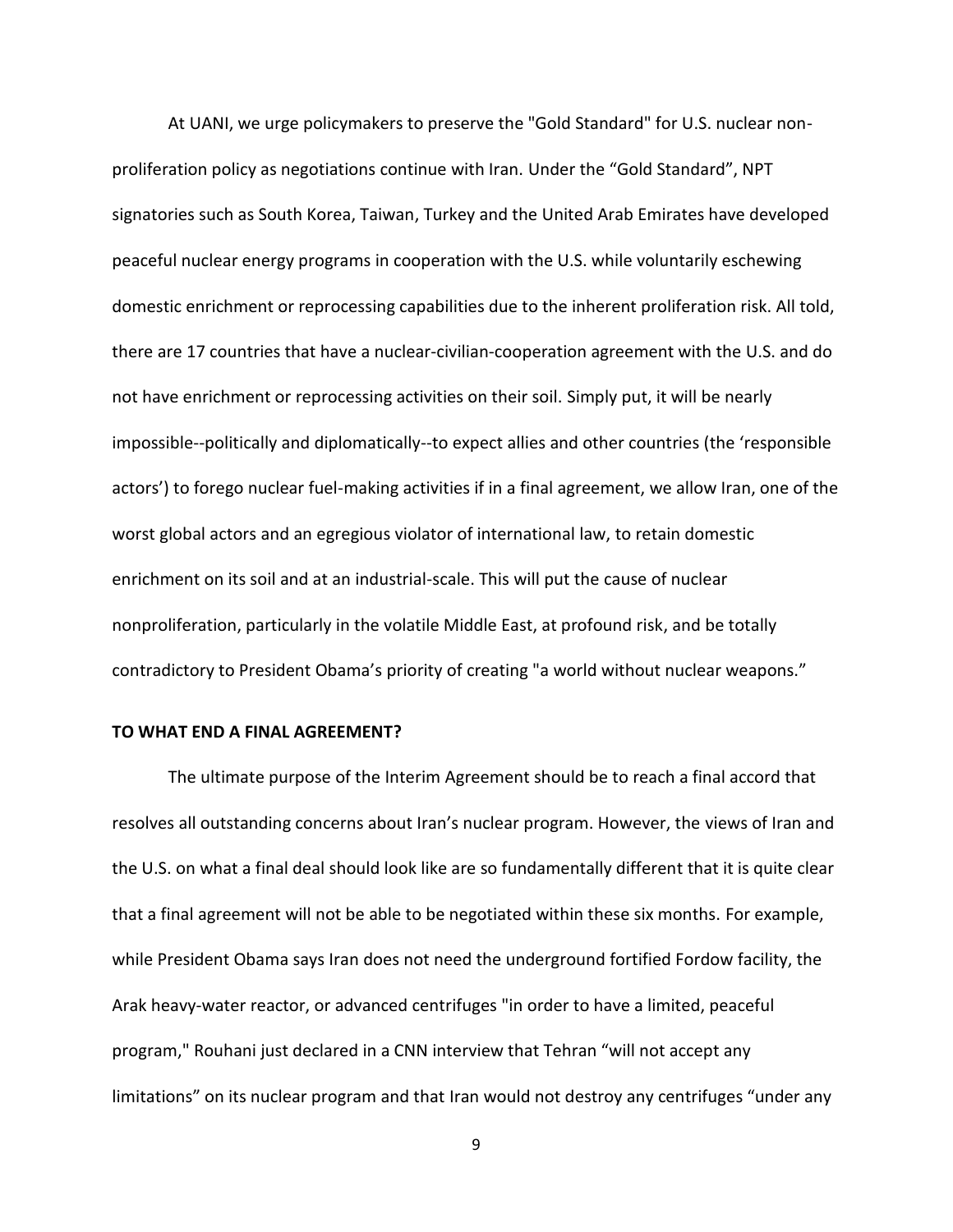circumstances." There is no reasonable room for compromise when the Iranian regime has already laid out maximalist positions that show it is not prepared to negotiate in good-faith and rollback elements of its nuclear program.

The White House needs to be much more assertive in stating what it seeks in a final agreement, and Congress must actively take part in this process and make its position known. If the White House refuses to engage in such a discussion, Congress must take up the debate itself on the House and Senate Floors. It is vital that the U.S. make clear to Iran that in any final deal, it will not be permitted to retain an industrial-scale nuclear program. We believe that this would entail capping the number of IR-1 centrifuges to a small fraction of the the nearly 20,000 Iran currently possesses or, more appropriately, none at all. If Iran is able to retain its industrialscale infrastructure, it will be able to 'breakout' at a time of the Supreme Leader's choosing. In a final agreement, Iran must be at least 18 months away from breakout given the long history of duplicity on its nuclear file.

We respectfully call on Congress to debate this matter paramount to our national security and ensure that any final accord Iran will not be able to breakout in a time period that would be inconsistent with our abilities of detection and our abilities to act.

## **CONGRESSIONAL SANCTIONS DEBATE**

Given that Iran is clearly not prepared to negotiate in good faith over its nuclear program, UANI strongly supports efforts to impose sanctions on Iran in six months' time if no final accord is reached. The Senate's "Nuclear Weapon Free Iran Act," which has the support of a bipartisan majority of U.S. Senators and contains humanitarian carve-outs, reversibility, broad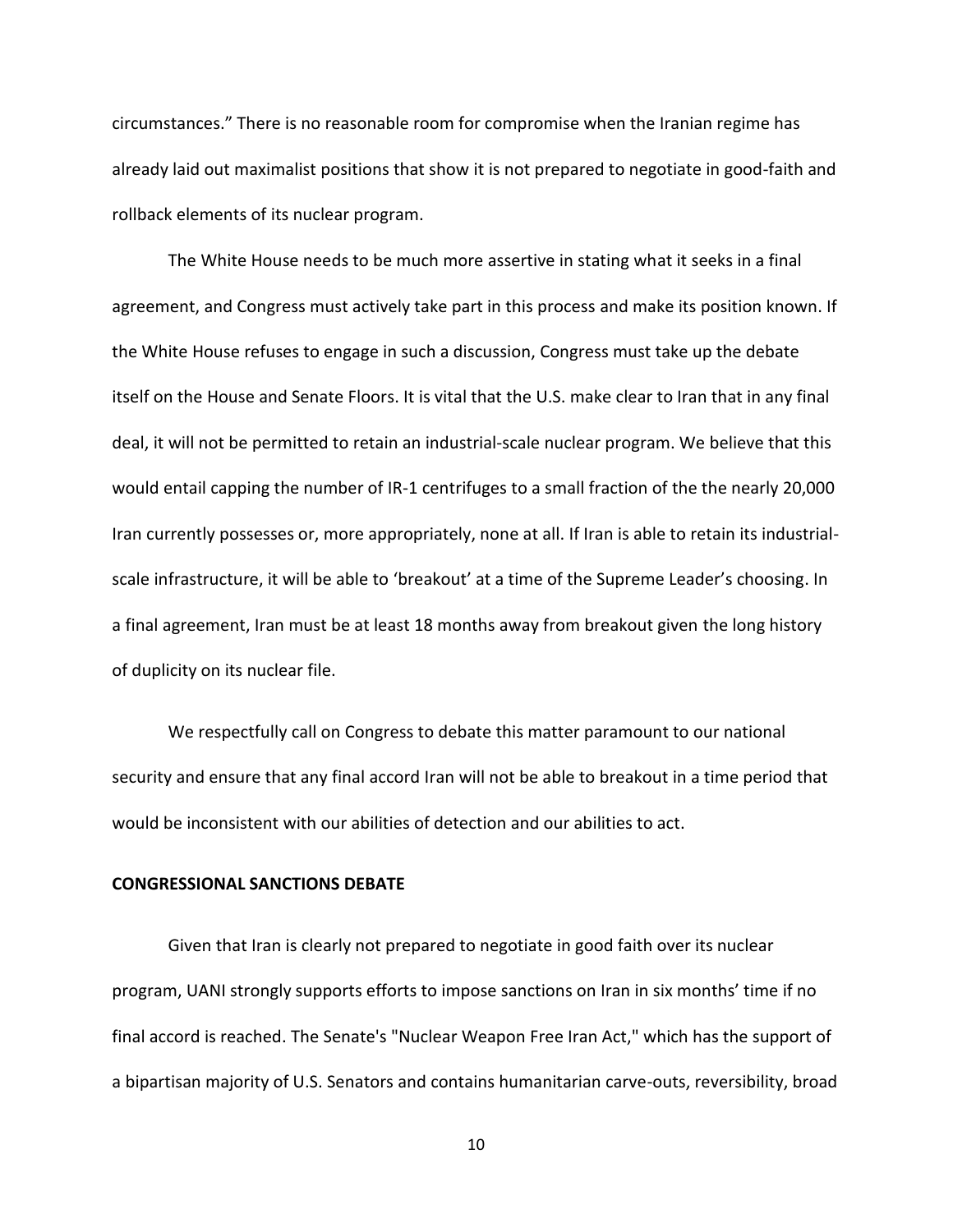discretionary and waiver authority for the President, and delayed implementation corresponding to the Geneva agreement, would achieve just that.

It is greatly disappointing that the White House is characterizing those who support new Iran sanctions or question the Joint Plan as dishonest warmongers. It is nonsensical and out of bounds to say that a bipartisan majority of U.S. Congressmen secretly want war with Iran. As President Obama has stated, sanctions are a non-violent policy tool used to avoid war, and they succeeded in severely weakening and isolating the Iranian regime and its economy, and bringing Iran back to the negotiating table.

If the White House has reservations with the content of the legislation, it should work collaboratively with Congress to address those issues. But rather than take such initiative, the administration instead has chosen to slander Congressmen as warmongers. It is time for the White House to work collaboratively with Congress and commit to new sanctions should Iran fail to live up to its commitments.

#### **CONCLUSION**

History offers a disturbing precedent for the trajectory of the Iran nuclear file. In the 1990's the United States had entered into a similar interim nuclear agreement with North Korea. That agreement, called the Agreed Framework, was to be temporary and lead to a final accord fully resolving the nuclear issues between the DPRK, the U.S. and the international community. Regrettably, the Agreed Framework became the proverbial can that was kicked down the road. No final agreement was ever struck, the Agreed Framework was passed along and the DPRK surprised the world with a nuclear weapons test. The Joint Plan has many of the hallmarks of the Agreed Framework. All of us must ensure that the Joint Plan does not become